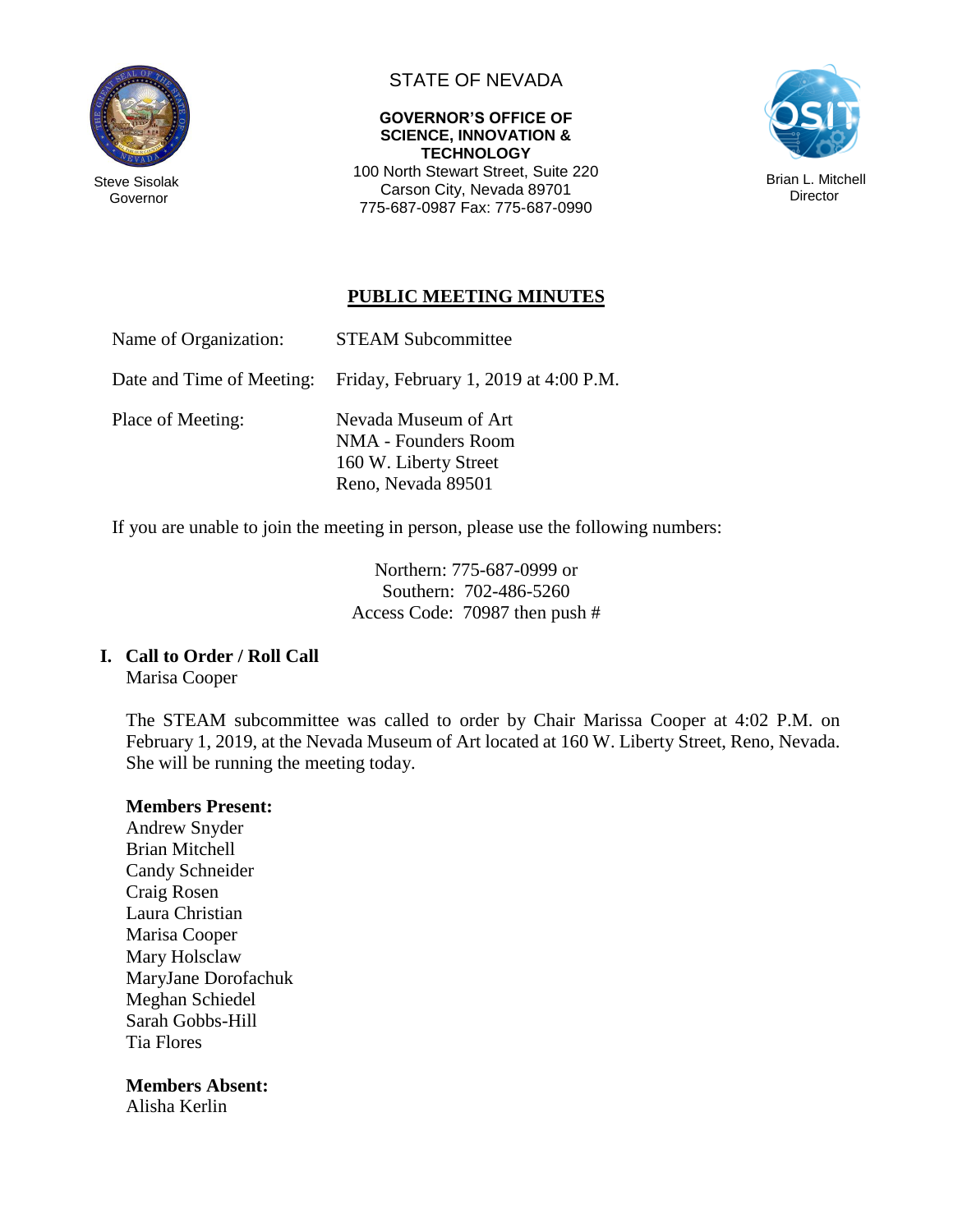Candace Garlock Jeneane Harter Sue Dehart

#### **Staff Present:**

Debra Petrelli

#### **Guests Present:**

Levi Evans, Graduate Assistant in Department of Nutrition at UNR

**II. Public Comment** (No action may be taken upon a matter raised under public comment period unless the matter itself has been specifically included on an agenda as an action item.) Marisa Cooper

Levi Evans, Graduate Assistant in Department of Nutrition at UNR, commented he is a PHD student and is a member of a nationwide Society of Biochemistry and Molecular Biology, and is attempting to get involved with his local community and advocate for science policy with a particular interest in nutritional science. He said he had been following the STEAM subcommittee meetings over the last year and decided to pursue any commonalities with his professional studies.

# **III. Welcoming Remarks and Announcements** (For information only)

Marisa Cooper

Chair Cooper welcomed everyone. She updated the subcommittee on the annual NV Steam Conference taking place at the Nevada Museum of Art in Reno, tomorrow, February 2, 2018. She said with zero-marketing, the registration for the conference is well over 300 including all partners and collaborators, with 15 of Nevada's 18 school districts registered. She added this is largely due in part to the members of this subcommittee with their support and assistance. She said this is a statewide event and feels it is representative of the entire state. She said the contingency from Elko is strong, with funders, teachers and an administrator joining the conference. She said from past year's experiences and feedback received, the event has been streamlined to reflect what teachers want, how they want to spend their day at the event and what they want to walk away with. She pointed out the intention was to make everything "hands-on," and everything applicable in the classroom. She pointed out that all marketing was largely by "word of mouth." She said registration in Las Vegas, which only opened five days ago, is already at 180. Mr. Rosen said this means the conference is reaching well over 500 educators this year. Chair Cooper added there will be designated press representatives in attendance from the Las Vegas Review Journal and the Reno Gazette newspapers. She briefly discussed a one-page informational sheet that will be distributed to all members of the subcommittee containing basic attendance counts as well as direct feedback from teachers and survey data to hand-out to donors.

Chair Cooper said the event does have legislative support and commented on a letter received from Senator Catherine Cortez-Masteo as a welcome and in support of the event addressed to the participants which will be read at the beginning of the conference.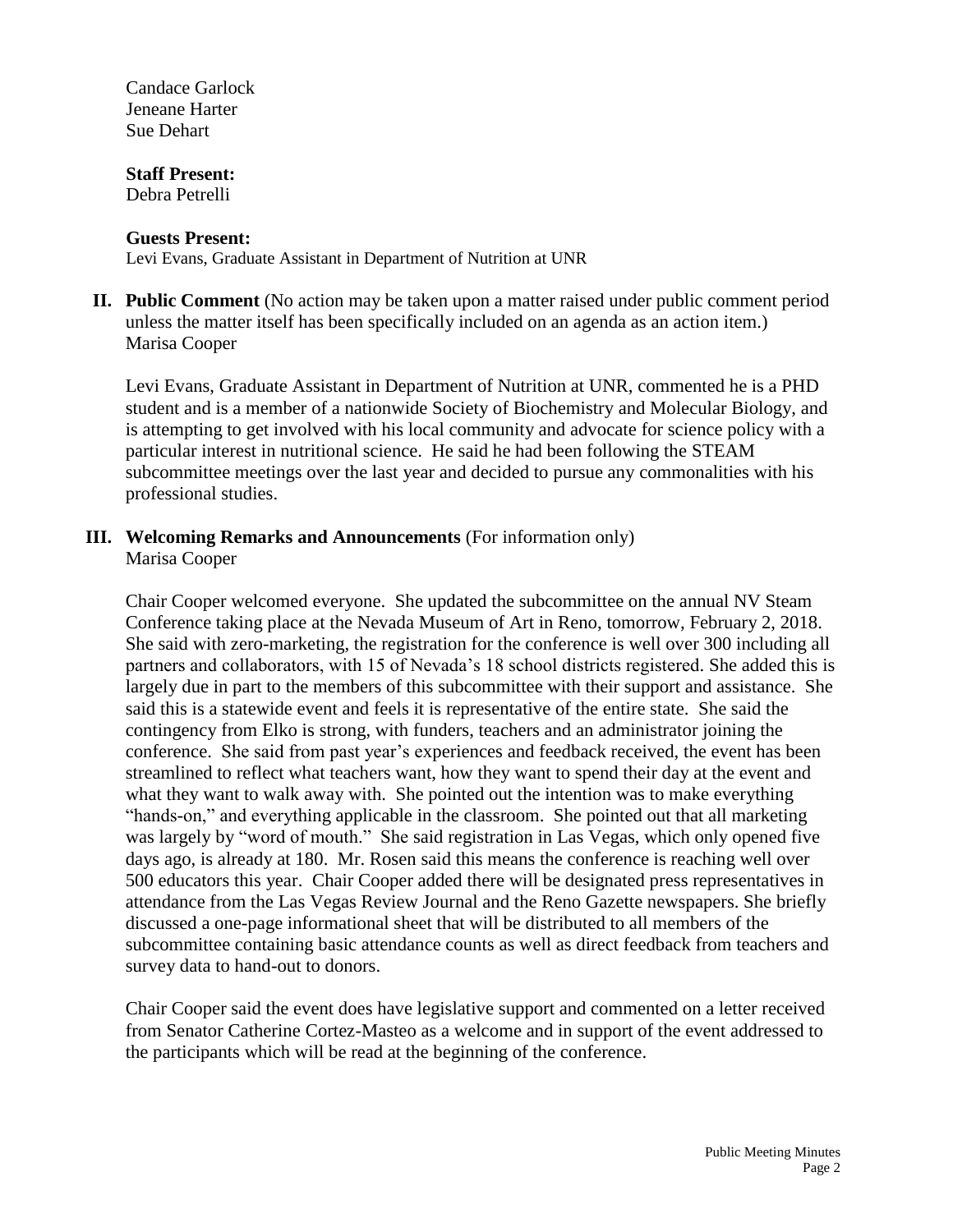#### **IV. Approval of the Minutes from the December 12, 2018 STEAM Subcommittee Meeting** (For possible action) Marisa Cooper

Chair Cooper asked if there were any corrections or additions to the December 12, 2018 Minutes, as written. None were made. Ms. Schneider made a motion to approve the Minutes of December 12, 2018, as written. Ms. Holsclaw seconded the motion. The motion passed unanimously.

#### **V. Discussion and Updates on the NV STEAM Conference and The Southern Nevada STEAM Symposium** (For possible action) Marisa Cooper

Mr. Rosen updated the subcommittee on the Southern Nevada STEAM Symposium taking place on February 23, 2019 at University of Nevada Las Vegas (UNLV). He pointed out the capacity for the event is approximately 220, with registration is currently at 180. He said all workshops should be ready to go by the end of next week. He said the keynote speaker will be Dr. Ken Goldberg, a professor of robotics at Berkley, as well as being a well-respected artist. He said the afternoon keynote speaker will be from the Las Vegas show, Cirque de Soleil who will discuss arts integration and how the show brings things to life. He said the Ka Theatre at the MGM will host a behind-the-scenes tour during the afternoon on how the production works, and tickets to the 7:00 P.M. show that evening will be offered at a discounted rate for conference attendees. He added that the MGM Hotel and Casino will waive parking fees that evening for conference attendees attending the show. He said Cirque de Soleil will be presenting a workshop with actual performers, as well as UNLV will be hosting tours and a hands-on workshop. He added that the Smith Center for the Performing Arts is presenting a workshop with the Poet Laureate, Vogue Robinson, and the Discovery Museum in Reno, through collaboration, will be bringing their workshop to Las Vegas, as is Sierra Nevada Journeys. Chair Cooper said at the conclusion of the NV STEAM Conference tomorrow, a better idea of the program for the NV STEAM Conference in Elko in the fall of 2019 can be expected, but is assuming the entire show will go to Elko.

Chair Cooper announced the date for the Northern Nevada STEAM Conferences in 2020 will take place on February 1, 2020. She said the Eastern Nevada STEAM Conference will continue to be in mid-October in 2020, and the Southern Nevada STEAM Conference will be moving to the spring in 2020.

Chair Cooper commented on an upcoming opportunity for the STEAM events in 2020 to work with an artist collective known as Studio Drift, most well-known for "Franchise Freedom," a flying sculpture, drone swarm, at Burning Man. She said these artists work in the fields of robotics and biomimicry, and have been commissioned by the museum. She pointed out that Studio Drift will be honing in on artificial intelligence (AI) and coding. She also commented on another artist, for 2021, David Best who also displayed his work at the Burning Man exhibition, in which his crew built temples made from recycled material, and will be displaying the first major retrospective of his work. She commented that the 2021 theme will be "Architecture and Design." Mr. Rosen commented that the theme for 2022 is tentatively "Climate Change."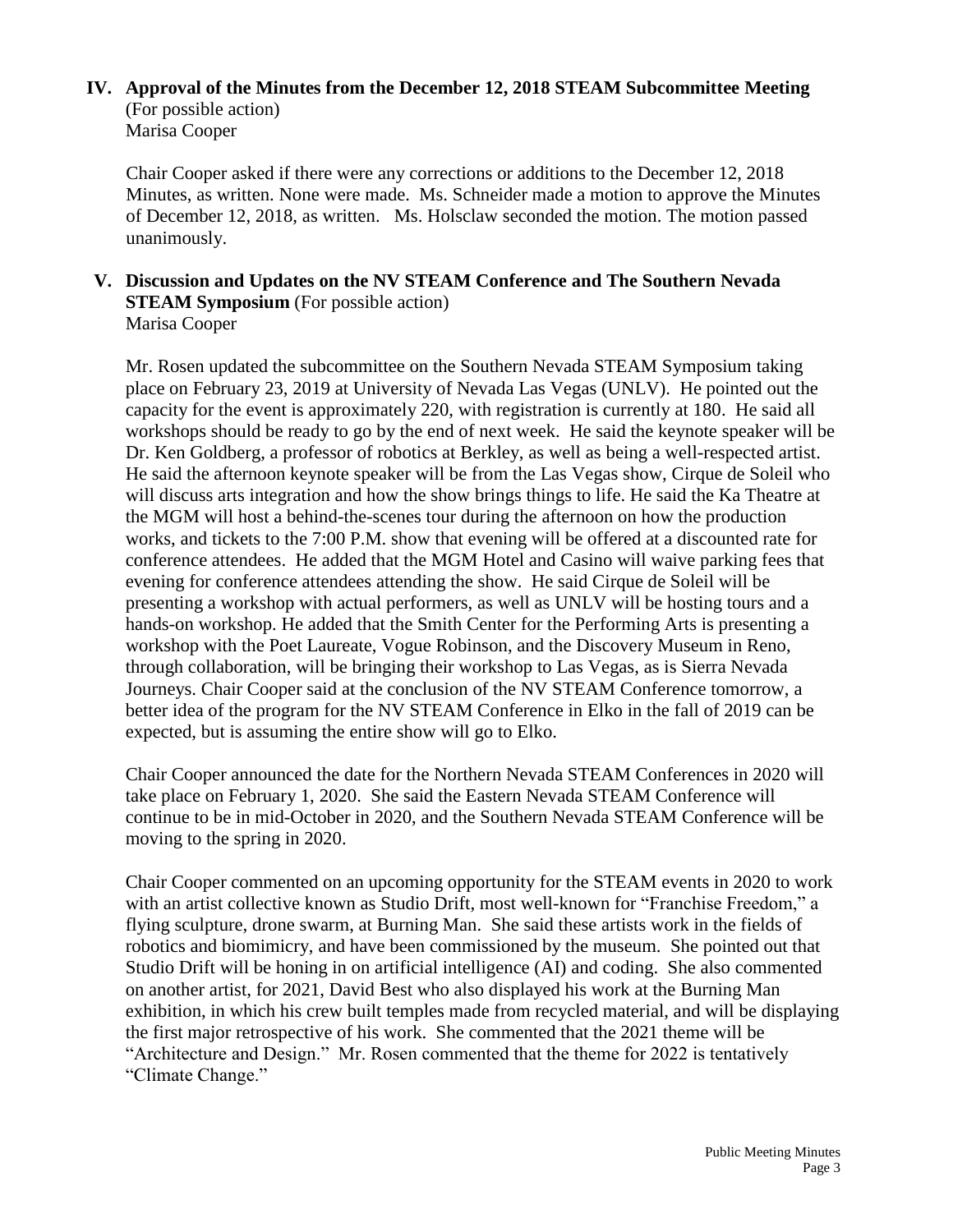#### **VI. STEAM Subcommittee Member General Announcements** (For information only) Marisa Cooper

Ms. Dorofachuk asked about the progress of creating the STEAM logo. Chair Cooper said the museum's internal graphics design team is currently redesigning the visual graphics for the entire NV Steam website. She said a package of logos will be presented at the conference and the subcommittee can discuss how that could be turned into a visual brand. Mr. Mitchell explained that the subcommittee can certainly take a vote in making a decision on a final STEAM subcommittee brand/logo. Chair Cooper said she will present those ideas in the next couple of months to the subcommittee in order to develop a STEAM stamp/seal that can be used by all subcommittee members on outgoing documents, literature, etc., to sponsors and donors demonstrating the collaboration between all subcommittee members.

Ms. Flores with Sierra Arts, commented on the initiative "Insuring the Arts for Any Given Child," and the collaboration within the state to also locate in Northern Nevada.

Mr. Rosen commented on creating a STEAM advocacy piece for the legislature and what the next steps would entail. He asked whether there are opportunities to address the legislature this spring or whether the STEM Advisory Council has "a day" at the legislature in which the STEAM subcommittee could take part in. Ms. Flores, Executive Director of Cultural Alliance Nevada (CAN), a statewide arts advocacy organization, responded that CAN is sponsoring "Champions for the Arts Advocacy Day" at the Nevada State Legislature on Friday, March 15<sup>th</sup>, in which artists, arts educators, art students, arts organizations, and arts advocates from around the state will come together to celebrate the arts, participate in arts advocacy activities and meet their state legislators. She pointed out that March is "Youth Arts Month," and space has been reserved at the legislature building from 8:00 am to 12:00 noon. She added they will be in room 3100 at the legislative building from 8:00 am to 10:00 am for "Breakfast with your Legislators." She said, Washoe County has chartered two buses to take 110 students to the legislature that day. She said this includes the kickoff of a postcard campaign project in which students from around the state can invite their legislators to attend, and schedule time to sit with individual legislators. She said after the legislative events, a lunch will be hosted at the Hub Coffee Roasters at the Union across from the legislative building in Carson City.

Mr. Mitchell said that to his knowledge, there is not a "STEM or STEAM Day" set at the legislature this session and indicated it may be too late this session to arrange for one. He pointed out that he will be meeting with legislators informing them about STEM and STEAM priorities and the Governor's budget, as well as ongoing efforts by the OSIT office, the STEM Advisory Council and its subcommittees. He said he agrees with compiling information for the recognition of STEM and STEAM for the legislature prior to the next session in 2021. He also suggested that members of the subcommittee contact and set meetings or phone conferences with individual legislators this session. He also suggested all members email their legislators which could include information on what is currently being done around the state with STEAM. He added it would be a good time, in the spring of 2020, for this subcommittee and other subcommittees to start thinking through recommendations for the Governor and legislature. He said the Interim Committees on Education, as well as other committees, start meeting in the spring of even numbered years. He pointed out that since the bill draft deadline has already passed for this session, the subcommittee could discuss ideas in the winter of 2020,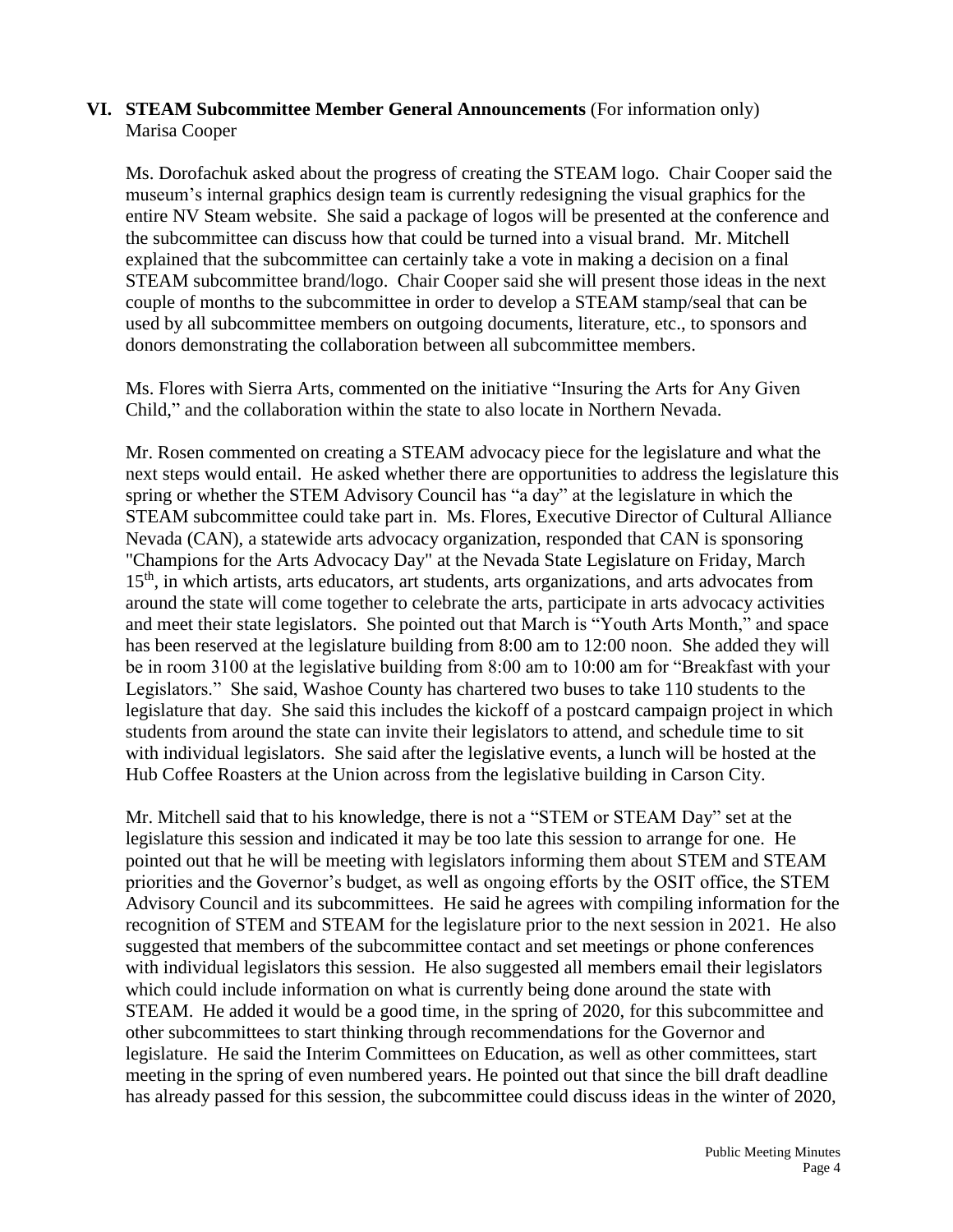and perhaps the subcommittee could do a presentation on STEAM outlining their recommendations and suggestions to the legislation, for consideration at the 2021 legislative session.

Chair Cooper asked whether the STEM Advisory Council would be presenting a series of recommendations at this year's legislative session. Mr. Mitchell replied they are and are required by statute to produce a report to the Governor and Legislature with recommendations by January  $31<sup>st</sup>$  of odd-numbered years. He pointed out that recommendations were recently submitted. He suggested collaboration between the STEAM subcommittee and the STEM Advisory Council by together compiling recommendations on integrating the arts into STEM, either in winter or spring of 2020. He said the OSIT office would send out a copy of this year's "STEM Advisory Council Recommendations to the Legislature" to all members of the STEAM subcommittee. He added the recommendations this year included professional development for computer science teachers, which builds on the computer science bill that passed last session; a recommendation to develop regional STEM networks allowing the Council to work at more regional levels; the introduction of a new STEM Motor Vehicle license plate; K-5 STEM grants; and STEM recognition events Statutory cleanup recommendations. He said the council's recommendation are posted on the OSIT website at: [http://osit.nv.gov/STEM/NV\\_STEM\\_Advisory\\_Council/](http://osit.nv.gov/STEM/NV_STEM_Advisory_Council/)

Ms. Flores gave a brief update on Sierra Arts Foundation's event, "Brew HaHa," an annual beer tasting and entertainment event that generates funding for the Sierra Arts Foundation, which took place on January 26, 2019 at the Nugget in Reno, Nevada.

Ms. Dorofachuk commented on the Nevada Arts Council's rural funding program. She said a flyer would be handed out to teachers, offering between \$250 and \$450, for a lesson plan inspired by attendance to the STEAM conference. She said more information would be posted on the Nevada Arts Councils' website.

Ms. Schneider, the Smith Center for the Performing Arts, commented on their event, National Geographic's "When Women Ruled the World," and Kara Cooney, Egyptologist, who will explore the reigns of powerful ancient queens to illuminate a time when women ruled the work

Ms. Christian, Discovery Children's Museum in Las Vegas, commented the museum recently joined the "Museums for All" initiative, and will be offering \$3.00 admission for anyone who presents a WIC, EBT SNAP card, or a Foster Care license. She said they are also opening a new makerspace, "DISCOVERY Lab," on February 16, 2019, which will offer a unique learning environment.

Ms. Schiedel, Nevada Discovery Museum, commented they opened their newest gallery, "Mindbender Mansion" exhibition, which has an atmospheric environment in which the visitor is invited to join the Mindbender Society by gathering hidden clues and secret passwords scattered throughout the various thematic rooms of the house. She said it offers activities to find hidden early algebra skills as well as logic and problem solving. She said this exhibition will open on February 3, 2019.

Mr. Rosen, Desert Research Institute (DRI), commented on the Science and Tech Festival in Las Vegas and that it will be brought up to Northern Nevada this year for the first time. He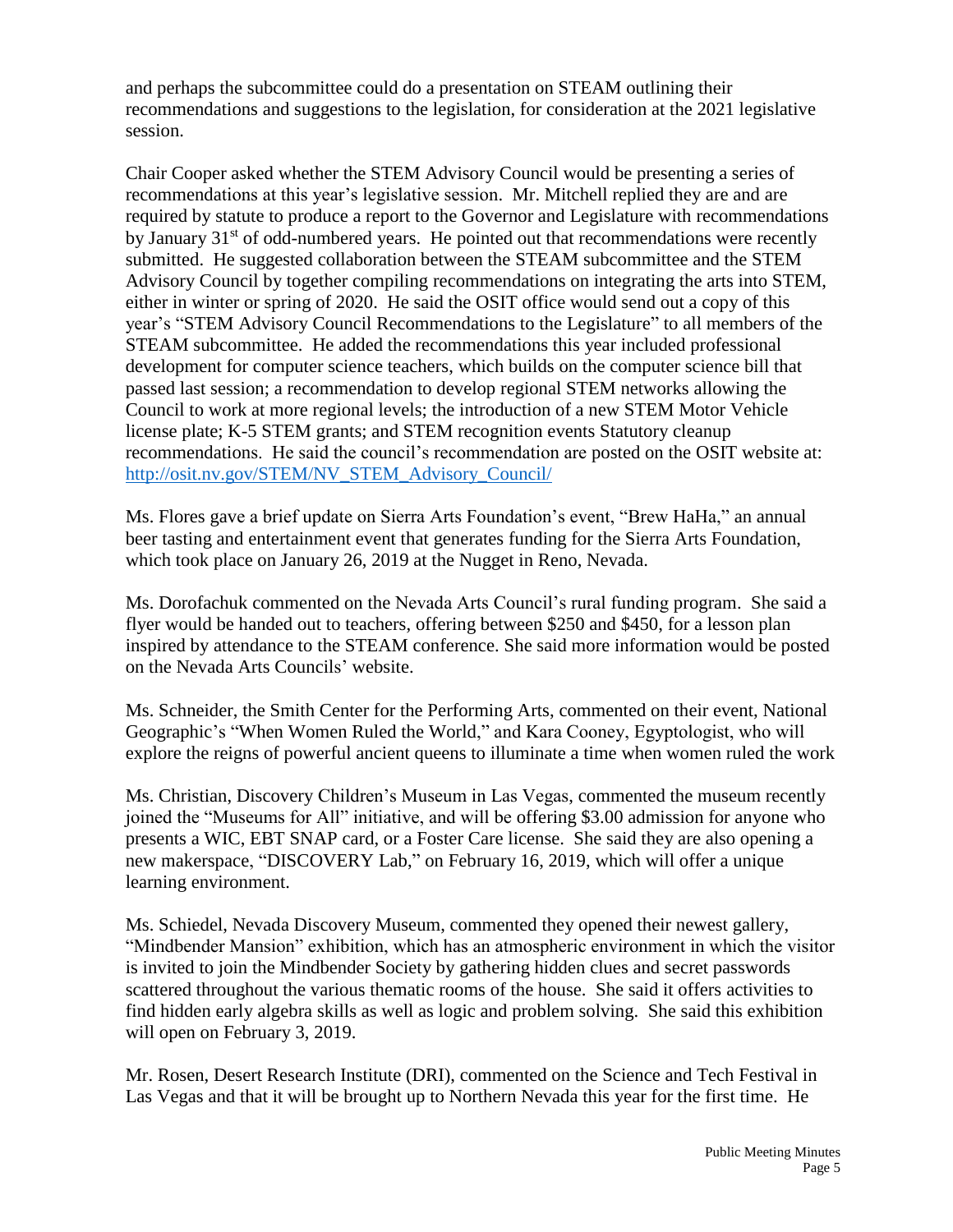said there will be a "Science and Tech Festival" week, May 13 - 19, 2019. He commented that DRI and the Discovery Museum are collaborating along with other organizations to bring this festival together. DRI will present on the evening of May 15, 2019 in Reno, and will present on May 3, 2019 at the Science and Tech Festival in Las Vegas, with "May Science Be With You, Star Wars in Science." Ms. Christian added the Children's Discovery Museum will be hosting "Bubble Science" on the evening of May 16, 2019 in Reno. Mr. Rosen invited any organization, and/or subcommittee members that would like to participate in these events with art or STEAM pieces that are free, hands-on, and STEAM-related, to contact him.

Chair Cooper commented that the Nevada Arts Museum just opened their third of three original exhibitions, called "The Inside World," which are contemporary Aboriginal Australian memorial poles from the Debra and Dennis Scholl Collection.

Ms. Holsclaw, Department of Education, commented on the passing of the new Fine Arts Standards and currently the department is very involved with the legislative session.

Ms. Flores, Sierra Arts Foundation, commented on their collaboration with the Nevada Arts Council, and said they had been invited to present at the Mega Conference in May 2019, which is an annual statewide conference that focuses on research-based school improvement efforts and current issues and trends in the education of children. She said last year the event was in Las Vegas, this year it will take place at Lake Tahoe.

### **VII. Consider Future Agenda Items for the Next Meeting** (For possible action) Marisa Cooper

Mr. Rosen suggested the legislative piece discussed earlier should be a topic for the next meeting. Chair Cooper agreed that future projects and advocacy recommendations be included. Mr. Mitchell said he is currently advocating a new project with the STEM Advisory Council, to prepare an asset map for all STEM programs in the state and suggested something similar could be prepared with STEAM programs. He pointed out a STEAM asset map would assist in a better understanding of what the state is currently doing and how existing STEAM programs could become higher quality, while also looking at where there are STEAM 'deserts' and how more STEAM programs can be added.

Ms. Dorofachuk suggested revisiting the STEAM certificate program for high school, as well as a brochure on the topic. Mr. Mitchell updated the subcommittee on this item, and said it may be a bit premature at this time to start working on. He said the issue, before any outreach can be done, is that the Department of Education is currently reprograming their system, Infinite Campus, which will assist counselors in determining required classes and/or courses students need in order to receive the STEM or STEAM seal on their diploma. He pointed out that until that time, it would be very burdensome on guidance counselors to set up those class schedules. He said this leaves the subcommittee in a holding pattern until Infinite Campus is updated and the system is in place by the Department of Education, in order to work with counselors and make them aware of the opportunity for students, as well as on the university side, by recommending they recruit students that earn these seals on their diplomas.